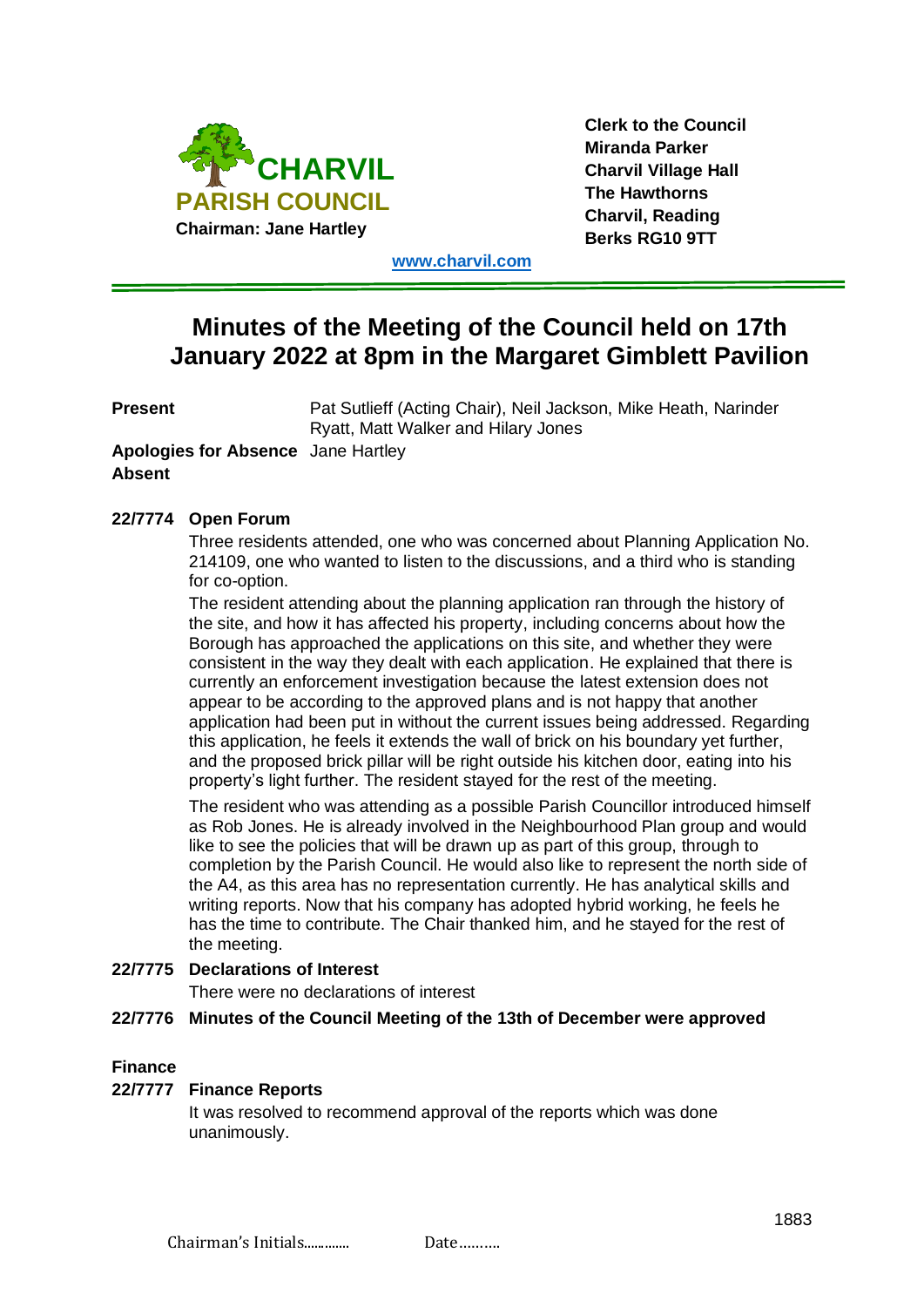### **22/7778 Authorisation of Payments**

It was resolved to recommend approval of the payments of invoices, including S137 and grant donations as follows, which was carried unanimously.

£15 to A1 Locksmiths £61.94 to Aquacare £109.46 to the Assistant Clerk £192 to AMP Roofing £1331.12 to Berkshire Pension Fund £38.33 to British Gas Services Ltd £500 to Citizen's Advice, Wokingham (Grant) £660 to Drain and Able £89.75 to Everflow £1416 to Herald Graphics £26.87 to Opus Energy £162.38 to the Clerk £250 to Homestart Wokingham (S137) £400 to The Link Visiting Scheme (S137) £250 to Twyford and District Volunteer Drivers (S137) £33.80 to Scottish & Southern Energy £378.61 to Smartest Energy £1031.11 to Sunshine Commercial Services £110.35 to Tivoli Group Ltd £3540.39 in Payroll

**22/7779 To note the Minutes of the Finance Committee on Mon 10th Jan 2022** These were noted

## **22/7780 To approve the recommendation to ban cash payments and to introduce a £10 handling fee for cheques**

It was explained that with bank closures and more people paying by BACS, it was not good use of the clerk's time trying to find an open bank. It was agreed that users will be given six months' notice to set up BACS payments, and if they have real difficulty with this, then they can arrange something on a case-by-case basis.

# **22/7781 To approve the recommendation for the Parish Council Budget** The main change in the Budget was to allow for an extra member of staff, as it has become clear that staff are currently under great strain, and with projects such as

the Neighbourhood Plan, and the redevelopment of the pavilion, it has been agreed that an extra employee is needed. It was resolved to approve this which was passed unanimously.

## **22/7782 To approve the recommendation for the Precept for 2022-23** It was resolved to approve an increase of £11.34 per Band D property to £59.43, an increase of 23.57%, which was approved unanimously.

**22/7783 To approve the re-appointment of Claire Connell as internal auditor for 2022- 23**

It was resolved to approve this appointment, which was passed unanimously

**22/7784 Planning, Environment and Highways Committee (PEH)** The following planning applications were considered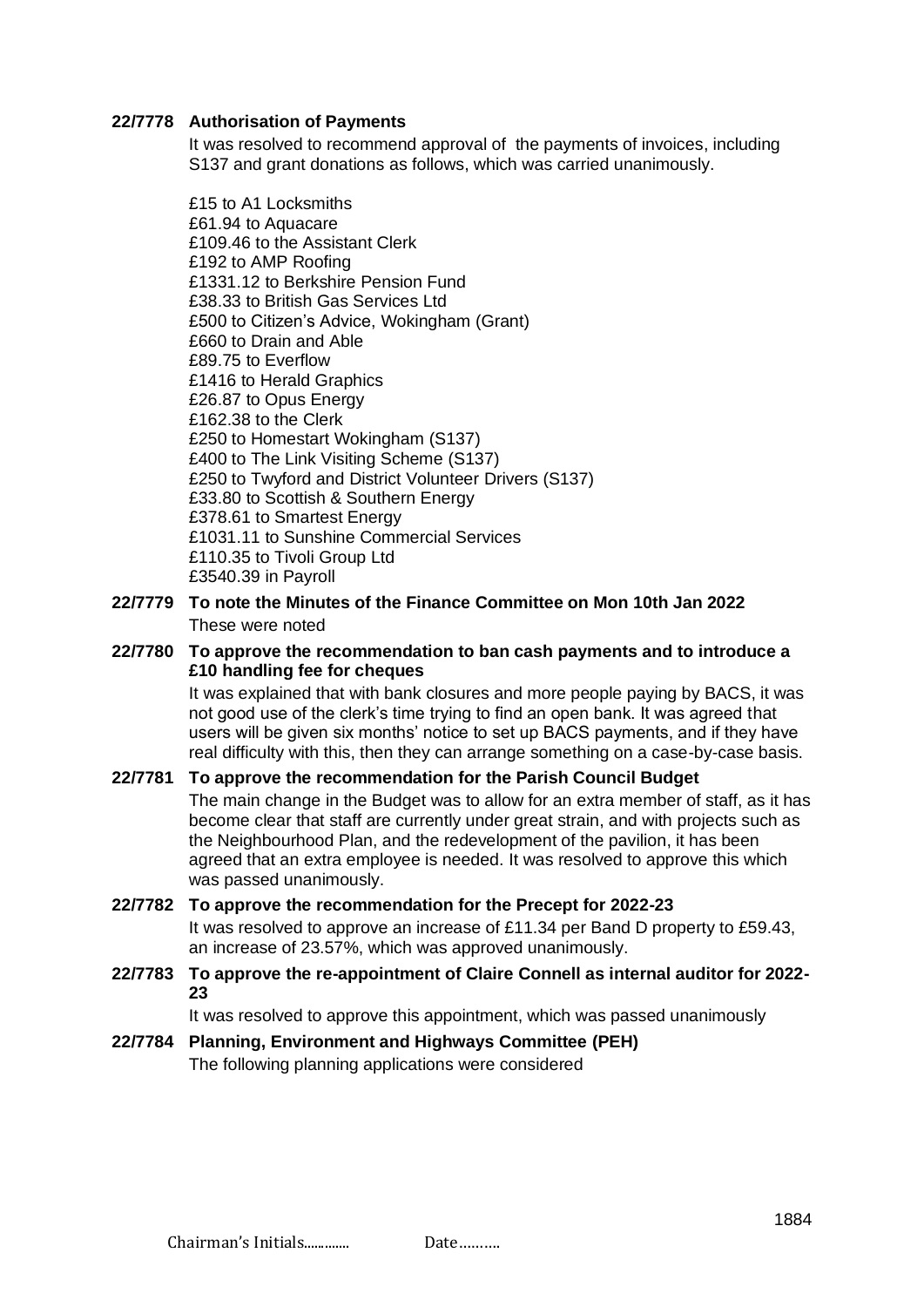- 213798 Application for the proposed development of a loft conversion with front facing dormer at 8, East Park Farm Drive – there was no Parish Council comment
- 214109 Application for the proposed erection of an infill front extension following demolition of the existing front porch and replacement columns at 14, Chiltern **Drive**

The clerk was asked to comment as follows:

- *1. The increased size of the porch, together with the change of material from predominantly glass, to brick, and the change of columns to brick, are going to lead to an overbearing effect, and will also affect the light of the neighbouring properties. By building a bigger structure in front of the building line, it adversely affects the street scene, as it reduces the stagger of the original street line.*
- *2. Given that there are ongoing enforcement issues with previous applications, the Parish Council feels this application should not be determined until these other issues have been resolved.*

The following Planning Approvals were noted

- 212128 Application for the proposed conversion of existing dwelling to 3no. 1-bedroom self-contained flats and 1 studio self-contained flat, associated parking and amenity space, plus changes to fenestration. (Part Retrospective) at 36 Park View Drive South
- 213386 Application for the proposed erection of a first-floor rear extension with 1 no. Juliet balcony at Inglewood, Beggars Hill Road
- 213510 Application for the proposed erection of a single storey spa room attached to the converted double garage at Nikunj, Waingels Road

To note the withdrawal of the following application

213539 Householder application for the proposed erection of a two-storey front extension and first floor side extension, plus alterations to existing single storey roof at the side at Uplands, Park Lane

> To consider the Parish response to the Local Plan Consultation The clerk was asked to respond as follows:

## *General Approach*

*Charvil Parish Council supports the general approach of the Borough in trying to concentrate development in larger "garden villages", as this offers the best opportunity to build sustainable communities, provide adequate infrastructure and encourage active travel and public transport.*

*Of the three large sites considered, the Council is broadly supportive of the choice of Hall Farm/Loddon Valley, although there are concerns that if the flood mitigation plans are not as effective as hoped, locations downriver like Charvil could suffer the consequences. One measure that could be considered, is to improve water use efficiency, as this would help to reduce the likelihood of flooding downstream and would help mitigate the effects of climate change.*

*We would not be supportive of the Twyford/Ruscombe proposal, as this is not only in the greenbelt, but no adequate plan has been suggested to mitigate the effect of extra traffic on both Twyford Village Centre or travelling through Charvil and Sonning to Reading.*

*We are not so supportive of the apparent abandonment of the ranking of villages in terms of their sustainability – so previously, Sonning and Charvil were both regarded as "limited development locations" due to poor infrastructure, but this no longer seems a concern despite the only change since the last plan has been the*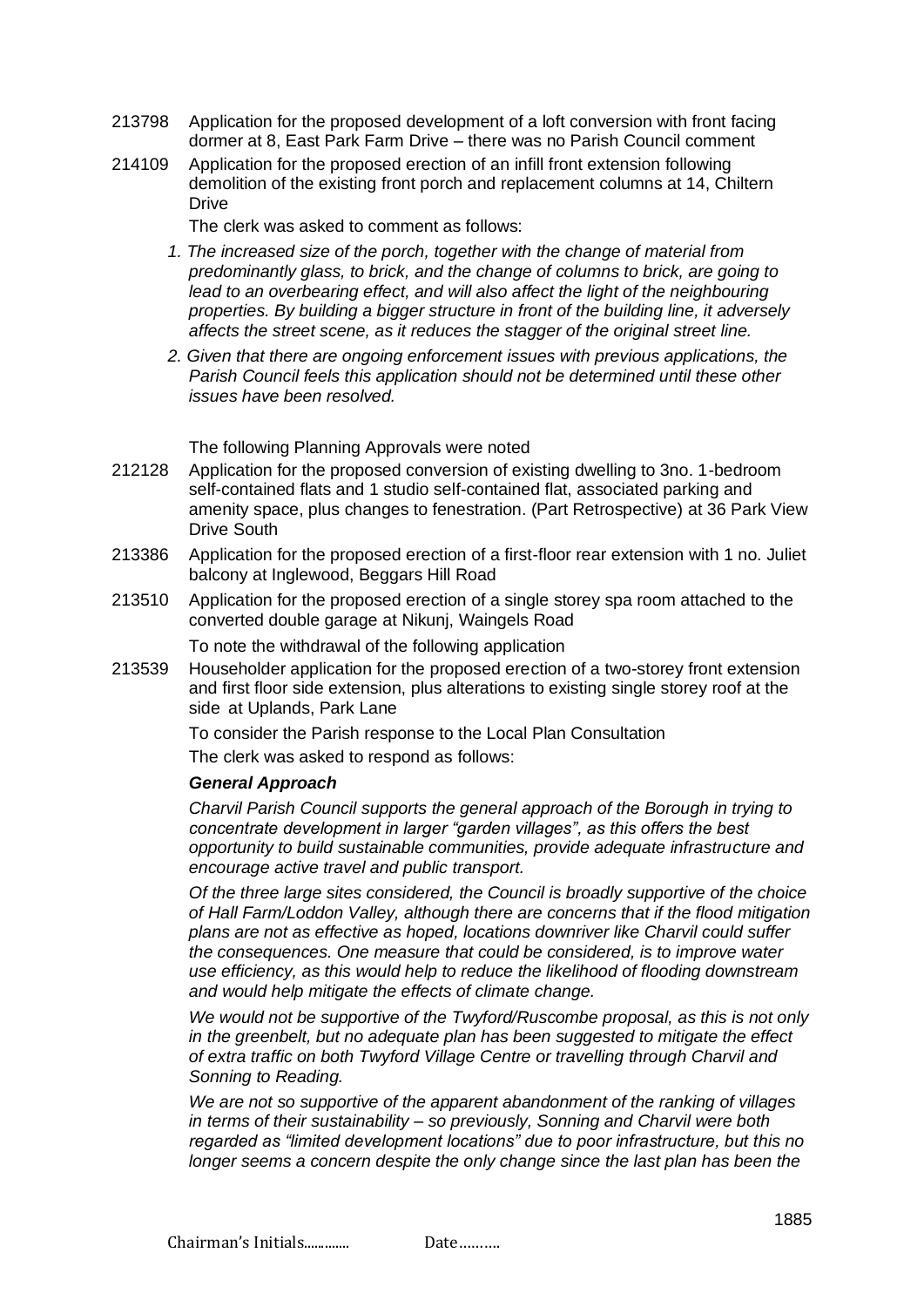*opening of a single form entry primary school designed to meet the existing population, not a growing village.*

*While we understand the fact that there is more pressure on smaller villages due to the loss of the Grazeley scheme, many of the stated aims of building sustainable, high-quality environments do not seem to have filtered down to the smaller developments proposed.*

*This is of great concern to the villages to the north of the Borough, who are due to accommodate around 400 dwellings in the Local plan, and at least another 100 from "windfall" development, with little or no improvements to any of the infrastructure, numbers of school places and doctors that could improve their sustainability.* 

#### *Charvil sites*

#### *Sites to the east of Park View Drive North (CV001)*

*The Parish Council welcomes the slight reduction of housing numbers on this site, and the affirmation that any development will not take place in the flood zone 3 parts of the site, but nevertheless, considerable concerns remain about this location.*

*Much of Charvil is low-lying, and its eastern boundaries particularly so. Technically, this site is in flood zone 1, but any development here, unless very carefully managed, is likely to have a negative impact on nearby homes that are already vulnerable – namely, the dwelling at Newland Farm and the easternmost homes on Charvil Meadow Road and Thornbers Way. Given that the Environment Agency have taken the trouble to source a temporary flood barrier for these areas to be used in times of need, is clear evidence that this part of the A4 corridor is particularly vulnerable to flooding and explains why so many residents are exercised by this proposal.*

*While much has been made of the possibilities to improve the diversity of the river area in the Hall Farm proposal, no such undertaking is mentioned in Charvil, which is unfortunate.*

*Concerns also remain as to how the site will be accessed and how it will connect to the rest of the village. It lies to the east of what has always been considered the boundary for the built environment, and will appear incongruous visually, but of greater concern is how the development will impact on the traffic levels and air quality on the A4. Sustainability is a great buzzword but building a development with little scope for active travel to Twyford, let alone Reading or Henley, is only likely to lead to most journeys being by car – and could well reduce the current level of walking and cycling by adding in another hazardous crossing on the National Cycle Route 4, used by many pupils of the Piggott school.*

*The Parish Council has never supported the inclusion of this site in the Local Plan, and if it must remain, then the issues raised by us and residents need to be addressed to avoid it being nothing more than another anonymous development tacked onto a village, of which there are many depressing examples all over the country.*

#### *Site West of Park Lane (CV002)*

*This site was probably in receipt of most of the objections received by the Borough from the first Consultation period, and we again welcome the reduction in numbers of dwellings allocated.*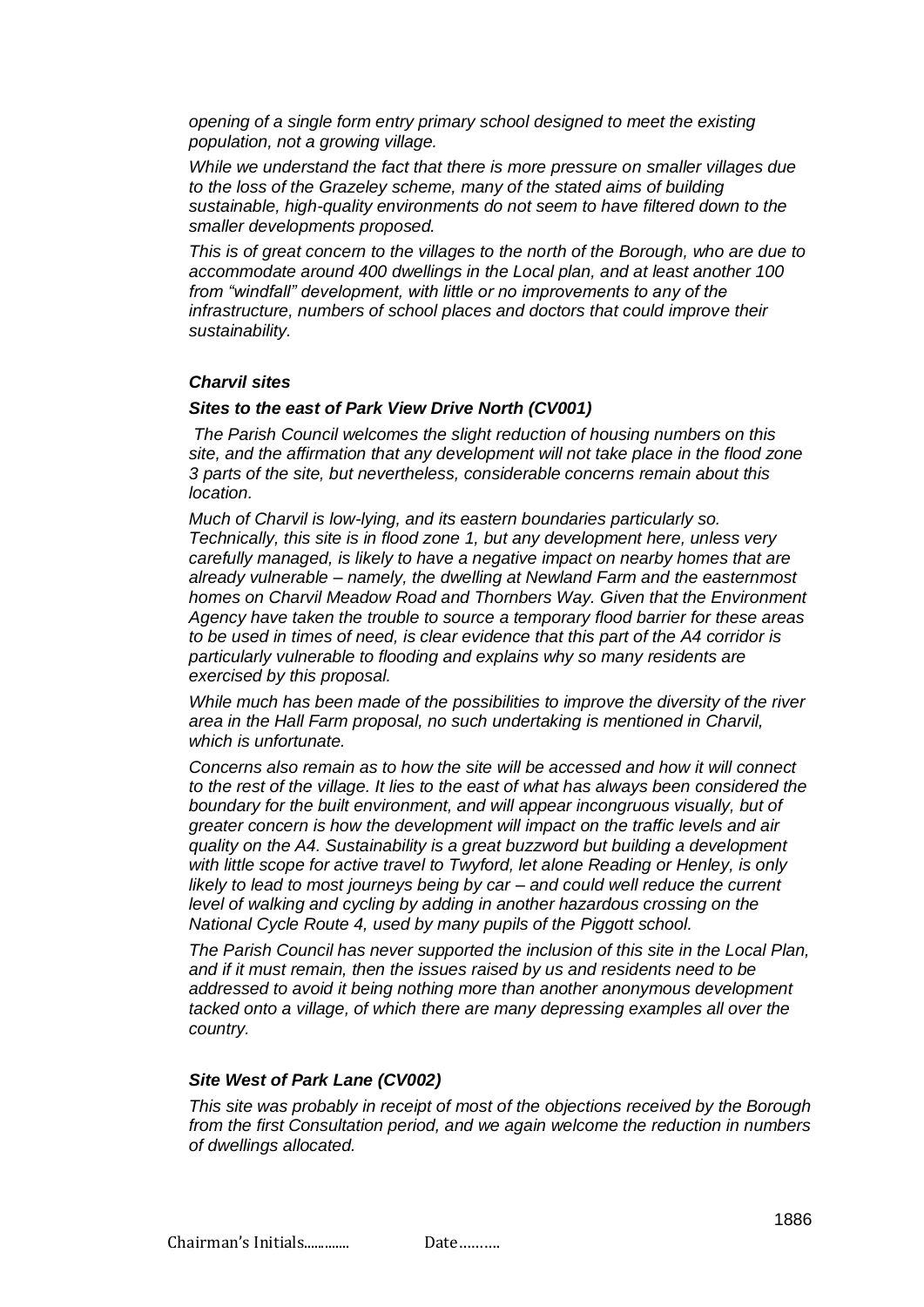*There remain concerns, however – mainly around the effects on local traffic and air quality, particularly close to a school. Consequently, we welcome the mention of encouraging active travel around this site and into the Country Park but feel this needs to be extended to a cycle track to Twyford Station and with a link to the National cycle route 4, as these could potentially cut car journeys substantially.*

*One issue that has come to light with the current development of 25 dwellings on this site is the displacement of the wildlife that had made this area its home since it was taken out of agricultural use. This is most obvious with large mammals like deer, but there are many others that would be less visible. Because of this, we would like there to be a "green corridor" east to west, so that animals can move freely from the Country Park west to the areas of ancient woodland, the golf course, Paddick's Patch, Ashenbury Park etc.*

#### *Issues relating to both sites*

*The Neighbourhood Plan survey is only in the early part of being analysed, but one point that was clear from many respondents was the need for smaller, more affordable homes – both for the young to be able to afford to stay in the area, and for the old to downsize to without leaving the village where they may have lived for many years. Both developments imply they will be adding to the high percentage of large family homes as these are the most profitable, but the need seems to be for more modest dwellings. We would welcome some movement in this direction.*

*A second issue is that neither site is particularly close to public transport links, and the local bus service is inadequate. In the recent bus consultation, it was pointed out that our bus service is not fit for purpose, so again, any development in either Sonning or Charvil (and to a lesser extent, Twyford) will put pressure on the roads unless direct action is taken to make public transport more attractive.*

#### *Other local issues*

*The Parish Council raised objections to the proposal at Bridge Farm on traffic and impact on the flood plain. The combined effect of all the developments on the A4, with new junctions etc, will change traffic flows completely, with the need for reduced speeds, crossings etc., and even if the Borough were minded to improve the road to reduce the impact, the fact remains little can be done to mitigate the effects of Reading on traffic flows. We support the idea of a third bridge over the Thames, that might help reduce congestion in the area, but also, there need to be*  radical changes to the cycle/pedestrian/public transport network to reduce the *reliance of the northern parishes on the car.* 

*The other main concern of the Bridge Farm development again relates to the possible effect on the flood plain and possible knock-on effects on Charvil. Any flood mitigation plan on the part of the developer needs to consider whether the flood plain can withstand developments both to the east and west, without impacting on existing properties. Assuming both Bridge Farm and the land to the east of Park View Drive North are developed, there is a need for both plans to be considered together to ensure the safety of low-lying homes nearby.*

## *Additions to the Local Green Spaces*

*Charvil are supportive of the local green spaces included in the Borough, and would like to take this belated opportunity to suggest sites that could be included in Charvil*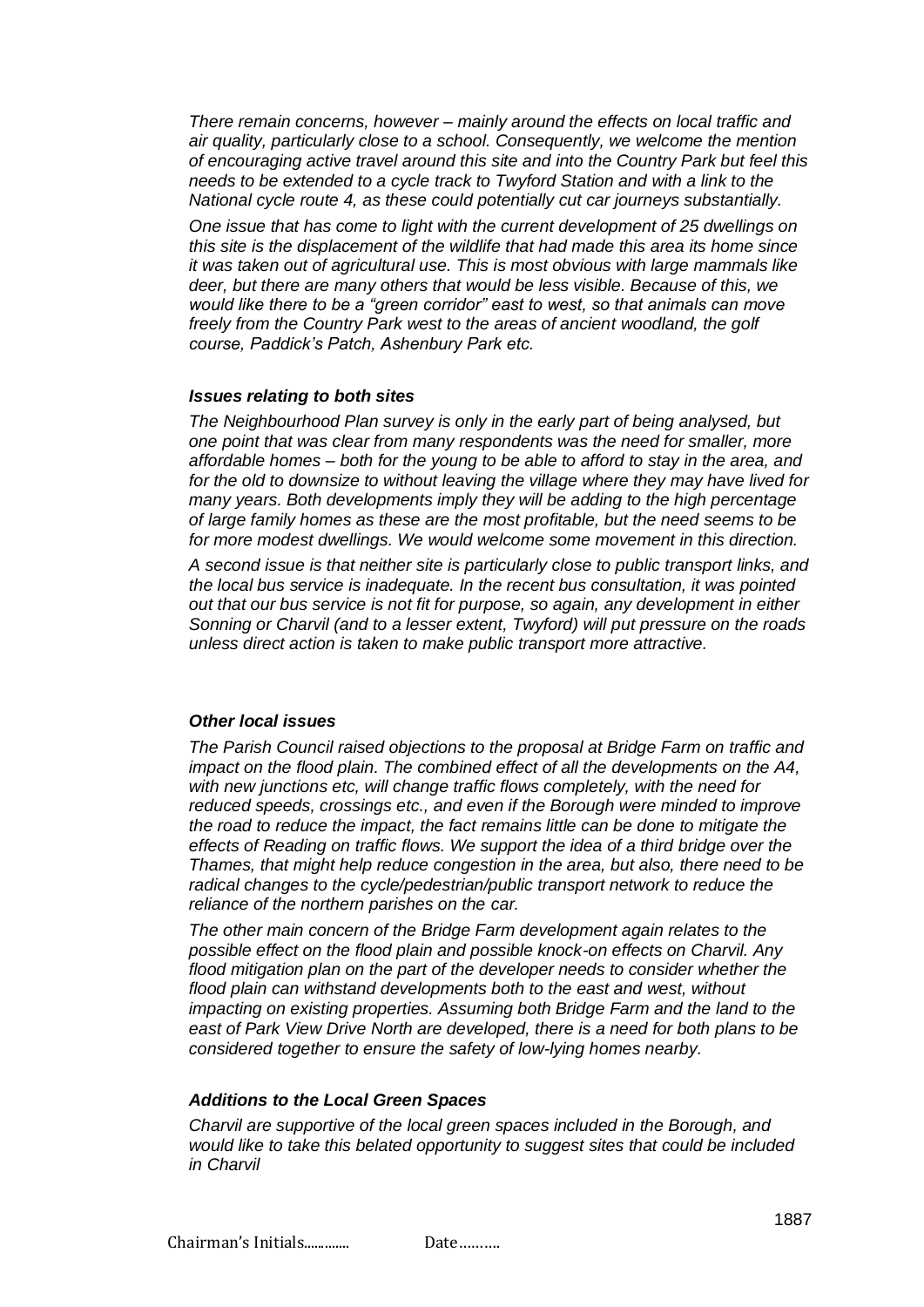## *Charvil Country Park and East Park Farm Playing Fields*

*While one is for formal sport and the other is for other physical recreation, it is important to view these two together as they tend to be used by many Charvil residents for enjoyment and exercise.*

*Being so close to both The Hawthorns and East Park Farm, many residents walk their dogs, enjoy the peace and quiet, and the wildlife that exists so close to their homes.* 

#### *Charvil Meadows*

*Charvil Meadows are widely used by residents living on the Old Bath Road and provides access to less formal public open space than East Park Farm, and larger open spaces than around the Country Park.*

*Its biodiversity is slowly increasing, with the help of traditional meadow practices, and is much loved by many residents.*

## *Park at The Hawthorns*

*While this is somewhat smaller, it is important to the residents of The Hawthorns as a safe place to take children to play and is also the only public green space that is free of dogs, which makes it popular for parents of younger children. It is also home to the new Community Orchard.*

## *St Patrick's Recreation Ground*

*This is the only area of public open space in the north of the village, as it is leased by the Parish Council from Reading University.*

*It is consequently well used by many families and dog walkers.*

## *Land to the east and north of Park View Drive North*

*Although privately owned, this area that has not been included in the Local Plan for development, is important to many residents due to the lack of public open space in the area (St Patrick's is not very big and does not serve the needs of the community on its own). It is an area of open farmland, with two ancient monuments on it, which could be made more of if access was formalised. It is well used for recreation, with many well-defined paths running round and across it. Part of it has been recognised in the LPU as a valued landscape.*

## **22/7785 Amenities Committee**

#### **To consider whether the Parish Council should introduce preferential rates for residents purchasing a tennis pass, and how would this be managed (how can we prove residency) Also, to consider how many passes should be available to residents and non-residents**

It was resolved that the current limit of 80 passes would remain, and that 70% would be reserved for residents, who will need to provide proof of address. It was further resolved to offer residents the current rate and non-residents a rate of £50 (both subject to price increases, yet to be decided, for the beginning of April. This was approved unanimously.

### **To consider a request from ballet for free use of the Committee room during exams**

It was agreed to allow free use providing the room is left clean, but the Council reserves the right to charge for cleaning if it is not in an acceptable state.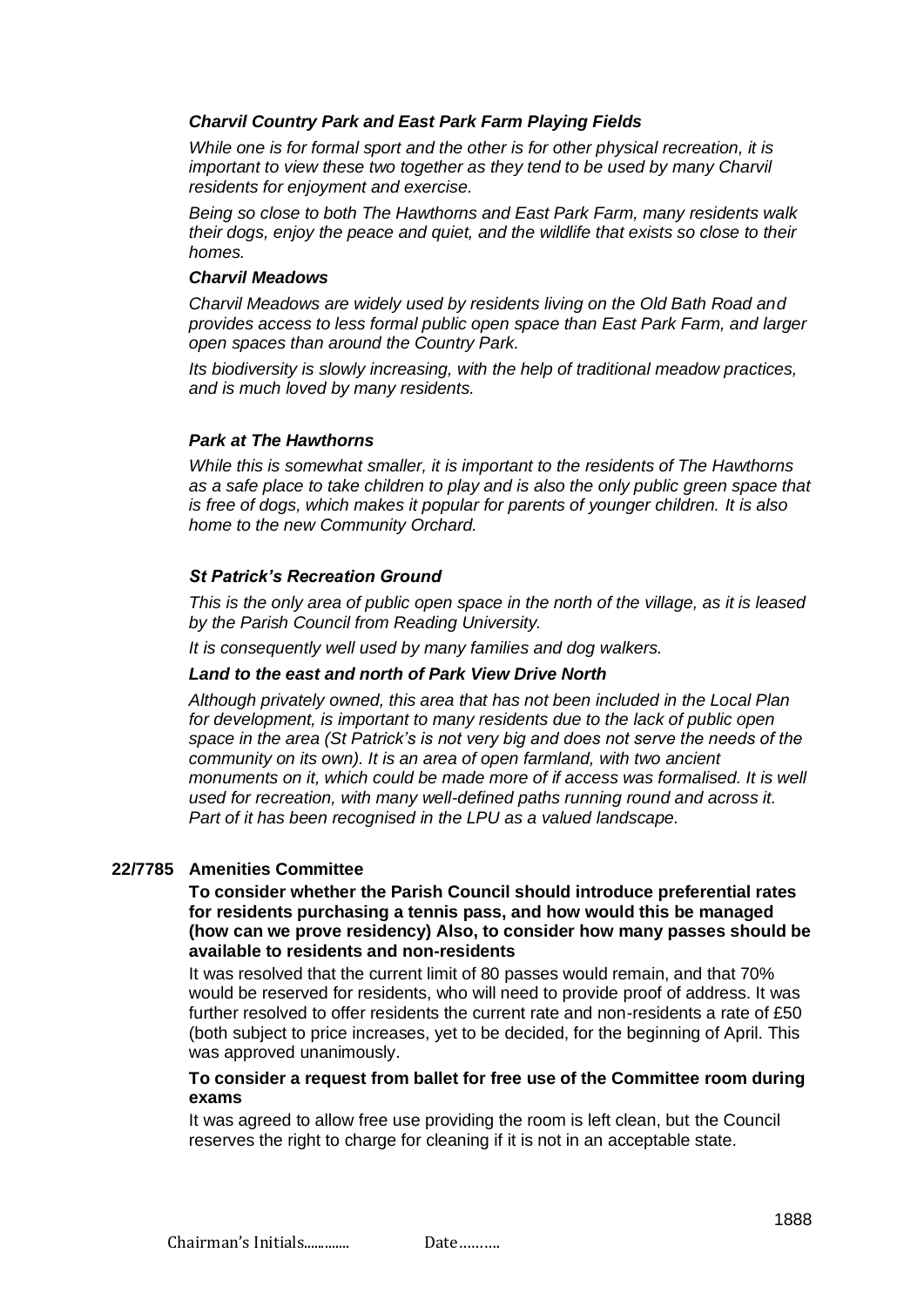#### **To note the theft of the bolts that secure the ballet barres**

This was noted, and replacements will be purchased *Clerk's Note: Replacements were eventually found but they are not very readily available.*

### **22/7786 Report from the Borough Councillor**

There was no Borough Councillor report this month

#### **Items for Consideration**

#### **22/7787 To hear an update on the Neighbourhood Plan Progress**

All recent efforts have been to prepare for the Open Meeting on Saturday 5th Feb at the Village Hall. Robert Jones, the Chair of the group, has been liaising with local journalists to get it mentioned in a timely fashion, and other publicity is being undertaken. The main aims of the day are to liaise with the public, generate interest, and hopefully recruit people to join the working/focus groups on each theme. So far, four have been identified: housing, transport, environment, and Community Hub/engagement.

## **22/7788 To hear an update on the Pavilion project**

There is a draft tender/brief which will need approval at the next Full Council meeting. So far, two architects have expressed an interest in tendering, and at least one more is needed to enable the Council to fulfil its obligations under its Financial Regulations. It should then be a case of appointing an architect in March, who would then take the plan through the feasibility stage, updating the cost plan and reaching the planning stage. At that point, the Council will need to choose between the Procurement route, or Design and Built. The initial fee will be in the region of £5-6K, with an extra £1k for quantity Surveying. At that point, the Parish Council would start to look at what funding is available through grants etc.

## **22/7789 To consider whether Council needs a WhatsApp group policy**

It was agreed that the easiest way would be to update the Social Media Policy to cover WhatsApp. The main issue is that if WhatsApp is to be used as a communication tool with the public, then anyone acting on Council business needs to abide by the Code of Conduct and the Council's GDPR policy. Cllr. Walker was to investigate whether WhatsApp is subject to GDPR regulations.

#### **22/7790 To note the intention of running internal training sessions on Council processes**

The idea is to run sessions of around 30 to 45 minutes on such topics as Standing Orders, Financial Regulations, or other topics that seem useful. These would be held before the start of a meeting. It is intended to start these when the Council is closer to full strength.

## **22/7791 To Consider how the Council would like to mark the Platinum Jubilee and when**

It was agreed that the Council would look to do something at East Park Farm, even if it is just to facilitate a "Picnic in the Park" – it would probably need some organisation, and it was agreed ideas would be brought to the next meeting. Whatever is done, will take place on Sunday 5th June.

## **22/7792 To consider what needs publicising this month**

It was agreed to advertise the Neighbourhood Plan meeting on 5th February.

#### **22/7793 To note the resignation of the Caretaker**

This was noted and it was agreed to advertise for a new one*. Clerk's note: Before advertising, the job description has been sent to the staff reviewer to see if it could be usefully amalgamated with other roles.*